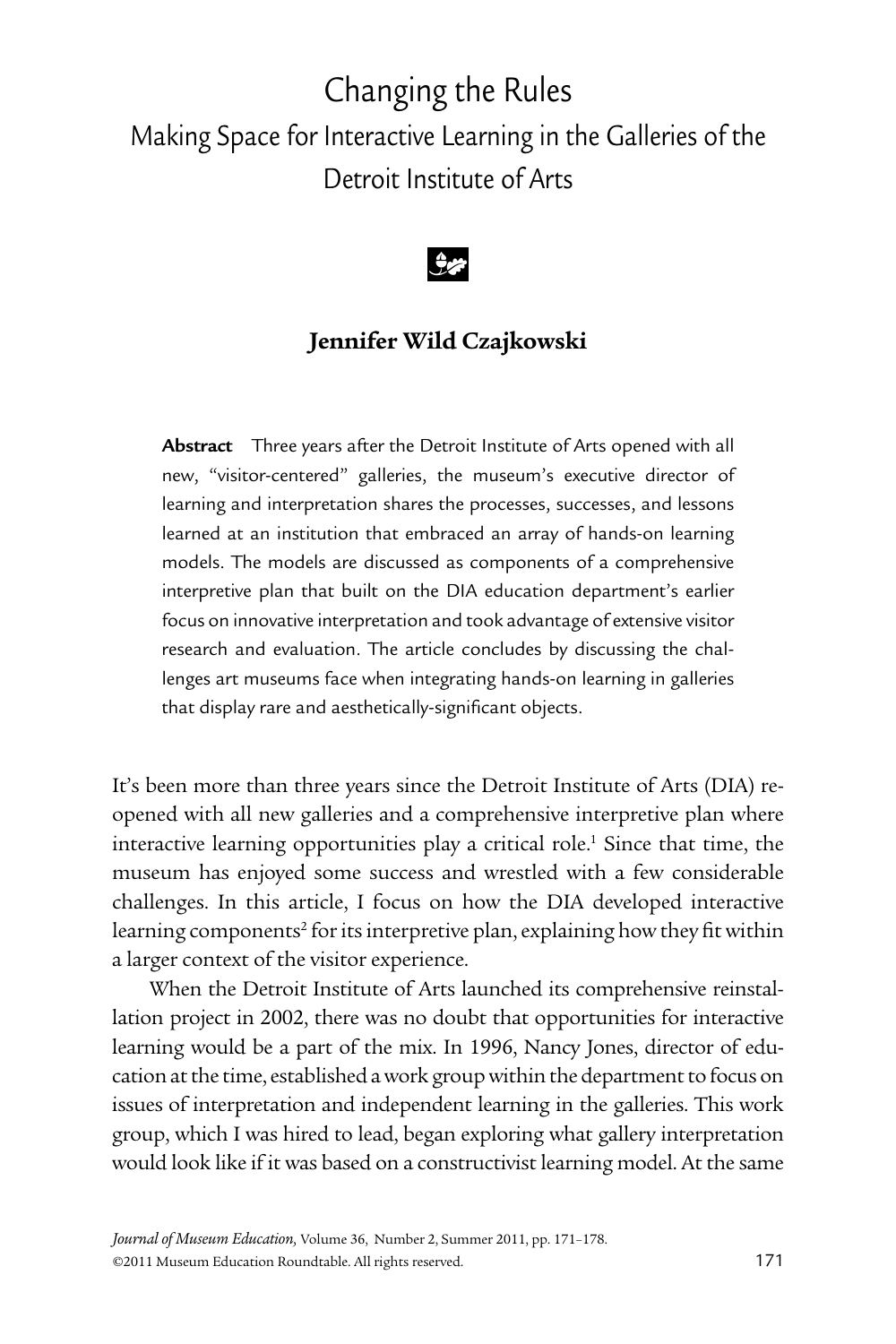time, Jones encouraged us to investigate how Abigail Housen's aesthetic development research could be used to help visitors find more meaningful connections with art in the galleries. The department also became engaged with visitor studies and evaluation. This immersion in learning theory, aesthetic development research, and visitor studies led the department to push for interpretive plans and hands-on, interactive components in the DIA's special exhibition program. Results were generally well-received. When planning for the reinstallation began, museum leadership described the project as an opportunity to apply the work we'd been doing in temporary, special exhibitions to our permanent collection.

Early planning documents for the reinstallation project declared that the DIA would become "visitor-centered," and museum leadership challenged staff to put the public's expectations, needs, and experiences at the front and center of our planning process. The education department had been a strong advocate for this approach and was eager to harness the museum's resources on a grand scale. The DIA's 90 galleries display 5,000 works of art, and we were to develop a comprehensive, visitor-centered interpretive plan for all of it. Putting the visitor at the center of an interpretive plan suggests that the works of art are pushed out of the center and to the side. What really happened at the DIA was that visitors were brought into the center, *with* the objects.

At the outset of the DIA's reinstallation project, cross-departmental teams developed seven visitor-centered outcomes informed by visitor research. The outcomes were organized into three categories and can be summarized as follows: *Enabling* outcomes focused on our desire to have visitors feel welcome, comfortable, and intellectually and physically oriented in the museum space. *Satisfaction* outcomes addressed our desire to facilitate exciting, inspiring and personally meaningful experiences that would encourage visitors to return. *Learning* outcomes challenged us to 1) help visitors recognize the similarities and differences between cultures, exploring their own identities in the process, 2) encourage visitors' feelings of revitalization at the human capacity for imagination and creative expression, and 3) facilitate visitors' deeper relationships with art by helping them build skills of independent looking and interpretation. Cross-departmental teams would address these outcomes, utilizing extensive visitor research and evaluation and interpretive strategies that included hands-on activities and technology.

The DIA's four interpretive educators<sup>3</sup> were assigned with curators to individual teams responsible for developing specific content areas of the museum. The educators also formed a team on our own and became the engine for the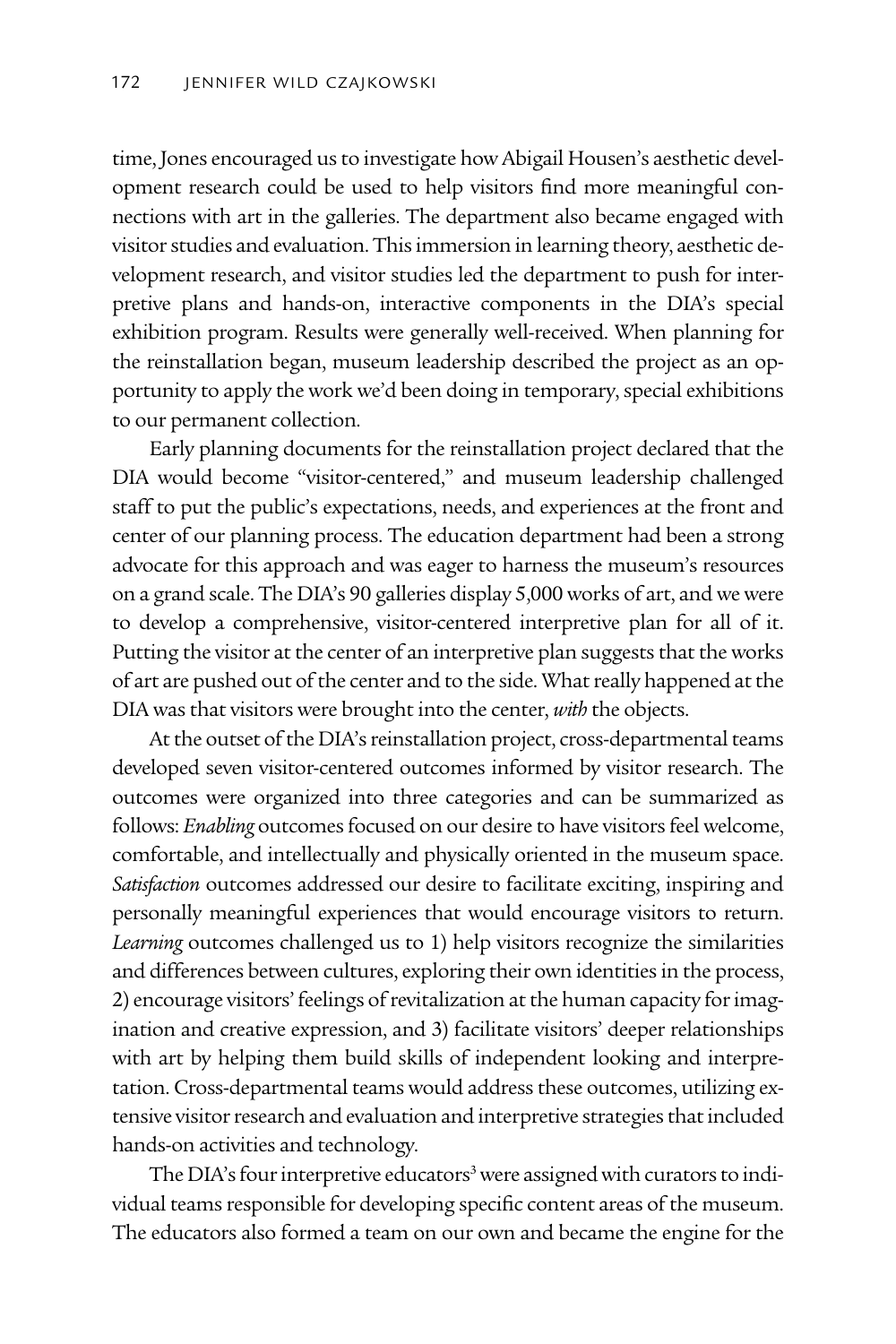museum's overall interpretive plan. While the curators worked only on their collections areas, the four interpretive educators discussed and assessed experiences for all areas of the collection and studied visitor evaluation reports from across the museum. Though dispatched to work on different parts of the collection, the educators consistently returned to the round table in our shared office space to discuss how people learn, what people value about museum experiences, and overall strategies for addressing the visitor outcomes. As we immersed ourselves in the project, we deepened our understanding of how the seven outcomes were intricately related, becoming even more confident that we needed to address visitors' physical comfort, their understanding of the organization of the spaces they were in, and their satisfaction that we had something meaningful and relevant to offer.

In the early months of the project, the team of educators created a menu of interpretive models to guide the creation of specific low and high-tech activities across the museum. We began by identifying target audience groups, which included families, students, dating couples, and people who'd never been to an art museum. We considered the visitor outcomes, and then identified the types of human behaviors that supported what research told us about art museum visitors' expectations and desires. We knew, for example, that many people come to the museum for social experiences; discussions with our colleagues at the Victoria & Albert Museum about their British gallery installation taught us that people like to test themselves in quiz formats; other published studies had us focusing on visitors' desires to be inspired and escape the everyday, all while learning new things about the world. The DIA's visitor panels, groups of potential visitors who came to the museum in multiple sessions to give feedback on our plans, told us they wanted to use their imaginations when in the DIA galleries, and feel as if transported to another time and place.

We scoured the museum world for examples of interactive interpretation that facilitated our desired visitor experiences, traveling to, among other places, Chicago, Toronto, New York, and London. We were looking for newer installations where staff had taken risks and broken new ground with interpretation and design. Interpretive moments that were elegantly designed, surprising, and delightful caught our attention, and we imagined how they could be adapted for use with the DIA's collections and interpretive plans. We shared our growing list of ideas with the design team and invited them to develop prototypes that expanded our thinking. Some of these early ideas were mocked-up and shown to our visitor panels for feedback. Once we had a solid list of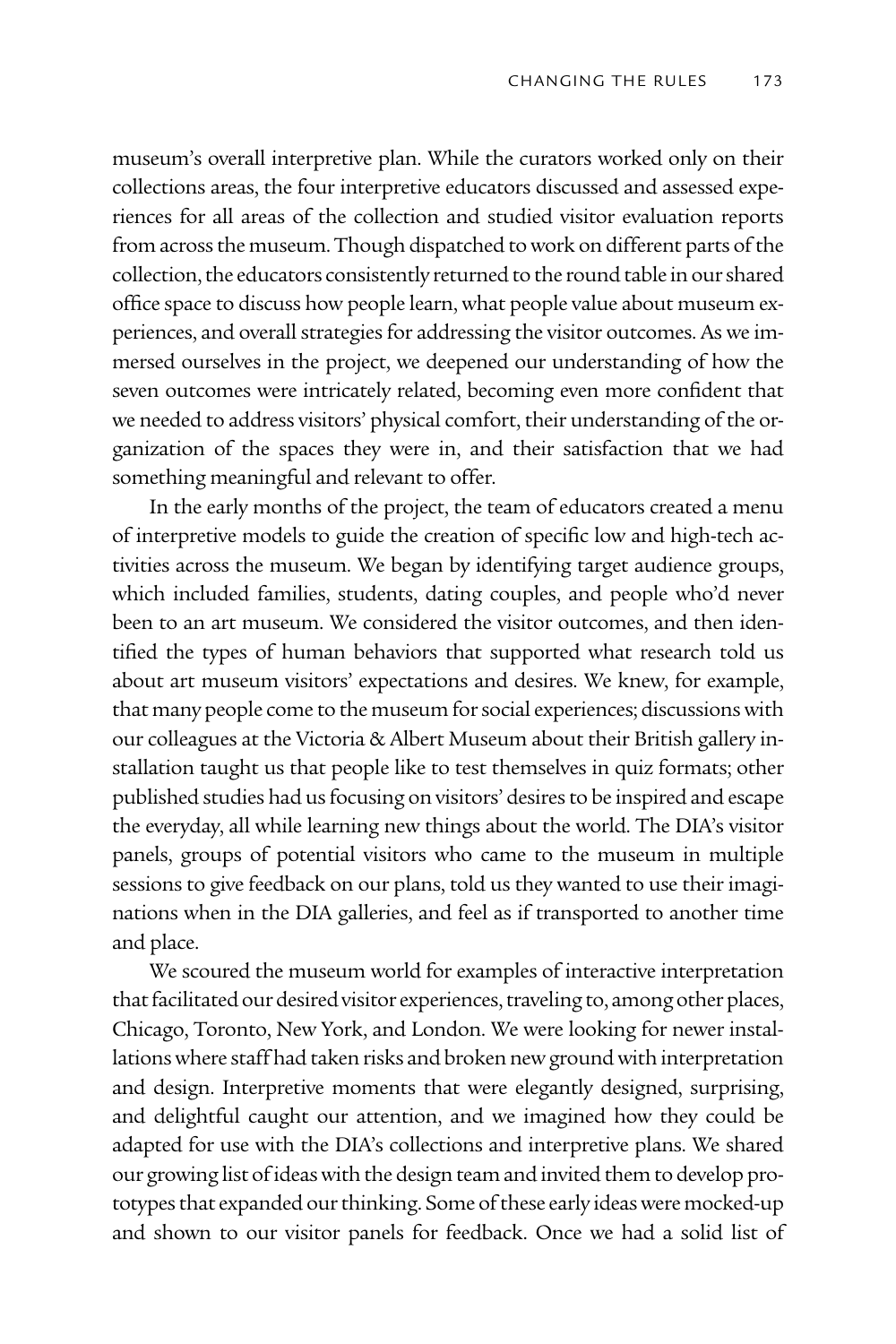possible models, we reviewed it to make sure it included attractive options for addressing the visitor outcomes with all our key audiences. We then looked at the museum floorplan, attempting at this early stage to make sure that the proposed models would work well across all the collections and with a variety of art media. Finally, we asked ourselves whether the range of options could be balanced across the museum to allow visitors both a delightful number of differing activities and the ability to build a repertoire of familiar activities.

We reviewed the interpretive models list at various stages of development with the Steering Interpretive Team (SIT), which consisted of the museum's director, the chief curator, and the directors of education, collections strategies, and marketing. This group provided overall guidance throughout the reinstallation project and made sure our work aligned with the broadest museum goals. Most conservators, collections management staff, and individual curators did not see or comment on the interactive components until they were proposed by educators for specific galleries. At that time, conservators and collections management staff offered feedback on problematic installations and placements, which were then negotiated on a case-by-case basis. Though use of interactive components in the galleries represented a significant culture change at the DIA, there was little formal resistance to their inclusion. Perhaps this was because we were three years into the project by the time specific applications were designed, and staff members had either fully embraced the new direction or knew that arguments against it would be unsuccessful. Skeptical staff members simply showed little interest in working with the interpretive staff on the interactives.

The process of developing the interactive interpretive models list took more than a year. In the end, it included thirteen experiential models that included "conversation starter," "immersion," "making art," "multiple perspectives," "object exploration," "express yourself," "go deeper/broader," "pause," and "take a quiz." We devised an interpretive goal for each, and then listed specific vehicles for facilitating these experiences. For example, our "multiple perspectives" goal was "to provide more than one opinion on a complex or controversial issue or object" and we considered viewpoint fliplabels, interview videos, and changeable, projected captions as possible vehicles. The "object exploration" goal was "to encourage looking at the visual details, stylistic elements, or iconography of a work of art." Vehicles for addressing this goal included magnifiers, "I Spy" fliplabels, and graphic panels where reproduced images of works of art had details called out with text. The goal of the "immersion" model was to imaginatively "transport the visitor to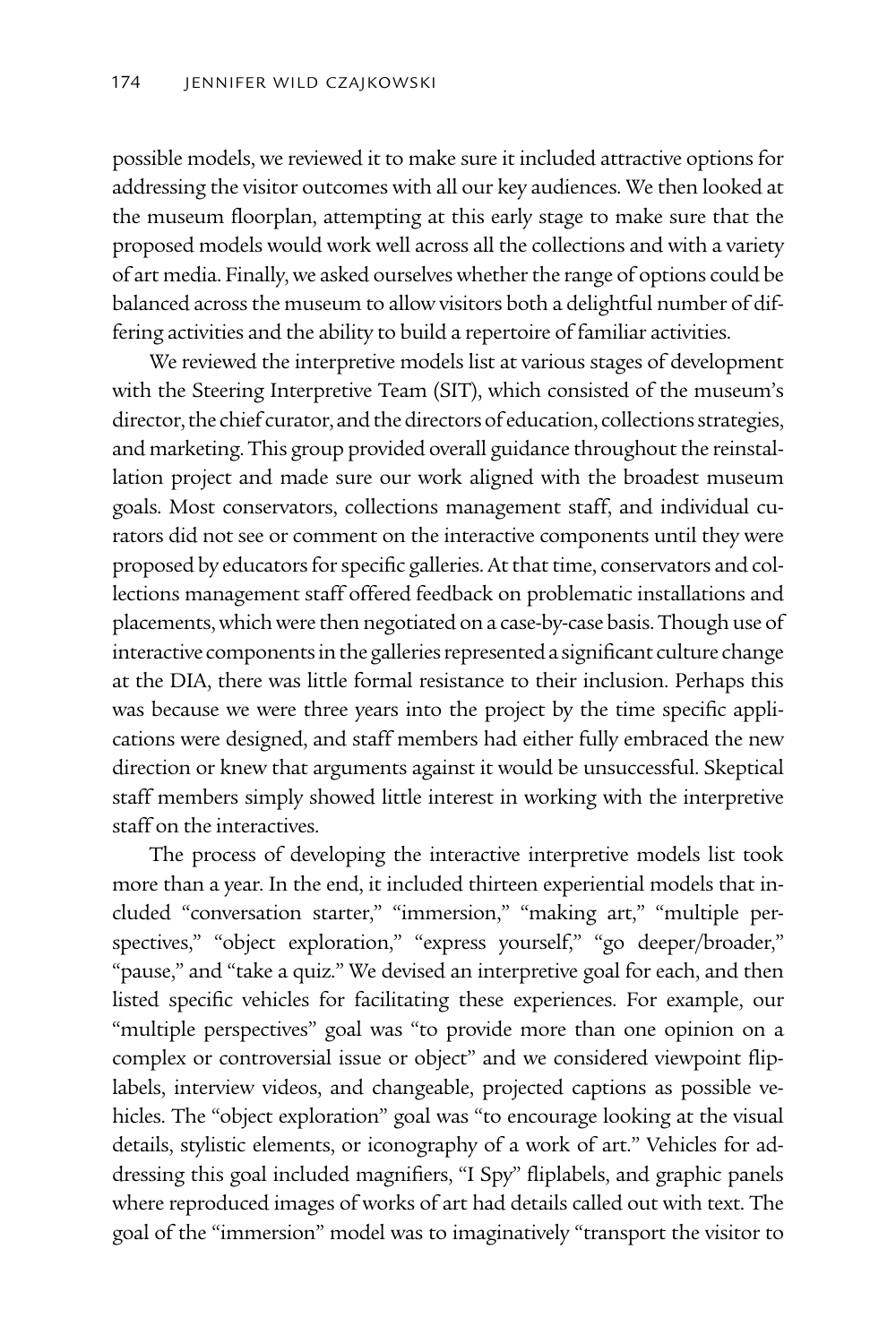the original time and place of the art object" and we proposed using photo murals, architectural details, environmental video installations, and digital versions of objects as vehicles. "Express yourself" interpretation was meant "to allow visitors to contribute opinions, personal stories, or ideas about a controversial object or issue." To address this goal, we imagined response stations where visitors could explore an issue, reflect, and then share their opinions or experiences in a public way. By the time of the museum's grand re-opening, some of these ideas fell away but the majority remained very much in play.

All of these interactive interpretive elements are contextualized in DIA galleries that utilize Beverly Serrell's Big Idea concept,<sup>4</sup> meaning that all the works of art and interpretation in a gallery support an organizing thesis chosen for its broad relevance to our visitors. As an example, instead of organizing our 18th-century European decorative arts objects in a stylistic chronology, we chose to display them according to the time of day in which they were used: the rituals of morning dressing, afternoon leisure pursuits, the dinner banquet, and evening entertainments. Not all of our Big Idea galleries stray far from art historical categorization, but all attempt to link the works in some way that is accessible to an audience unfamiliar with the typical narratives of art history. This is not to say that the content in these galleries was overly simplified. As visitors sit at a dining table in the 18th-century European decorative arts gallery and interact with a projected video re-enactment of an elaborate banquet, surrounded by cases of objects like those in the video, they are challenged to consider the vast systems established to sustain such a luxurious lifestyle. Situated next to early 19th century galleries called "Era of Revolution," the 18th-century galleries raise questions about sustainability.

One of the DIA's African galleries provides a similar example of the complexity involved in the DIA's interpretive planning. In a gallery where the art is organized according to its associations with the life milestones of birth, adolescence, marriage, and death, visitors encounter a response station where they are invited to consider the different ways objects help people all over the world mark important moments. They are asked to write a short story about how they commemorate their own significant life moments, and we invite them to leave their stories so we can post them on our website. This response station was designed to provide an opportunity for sharing, but it is also meant to encourage personal connection with African objects and social practices that are generally less familiar to Westerners than are American or European objects and social practices. The station consistently produces thoughtful and deeply reflective stories.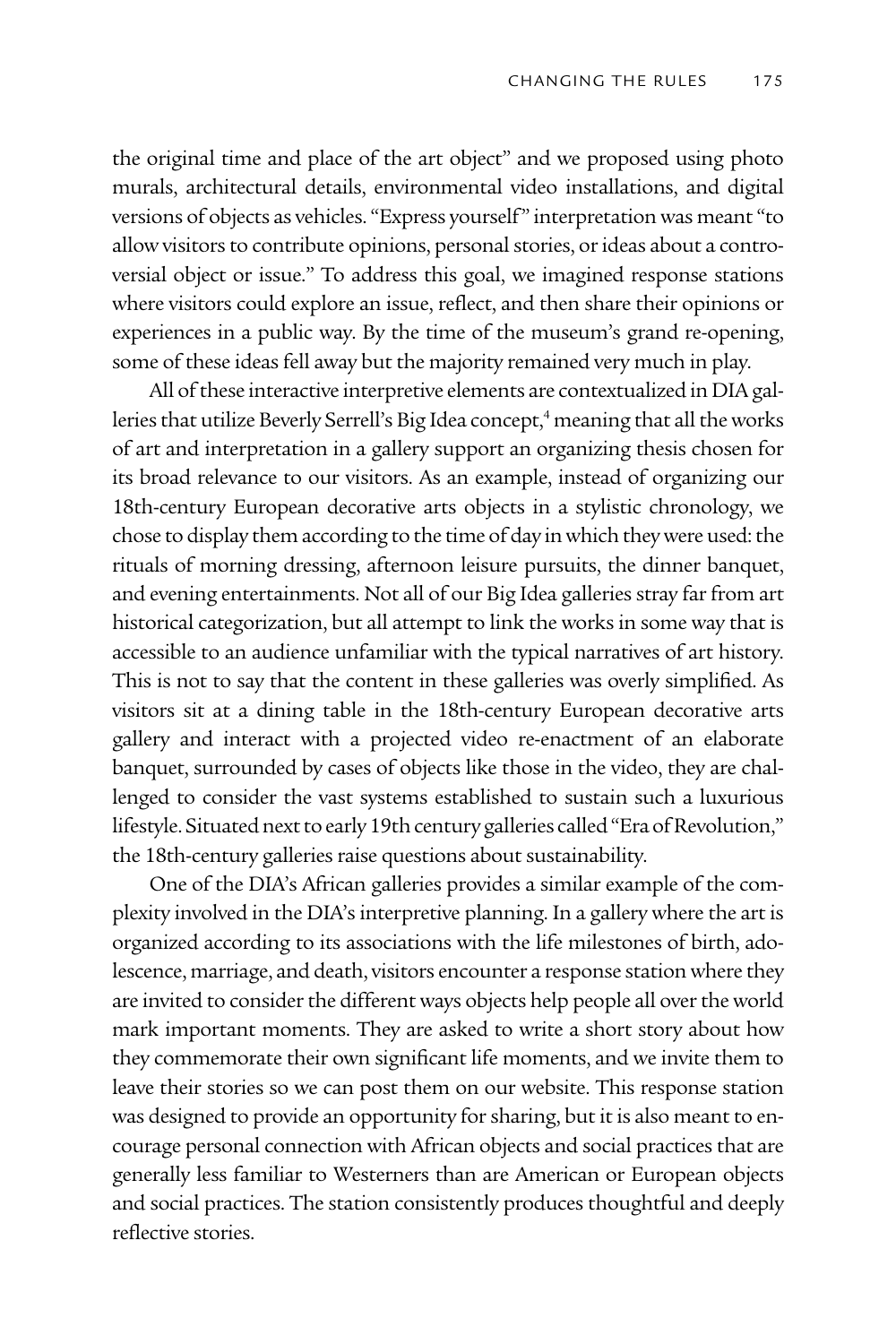Our goal was to offer visitors easier and more attractive access to complex ideas, which they would then be more motivated to consider. Looking through the lens of our outcomes, we strove to provide visitors with an intellectual and physical orientation that removed barriers to personal connection so that learning could more readily take place. By the time of the DIA's grand reopening in November 2007, the galleries featured eleven types of low-tech interactives and seven types of high-tech interactives. The high-tech interactives exist mainly as single iterations—expense being a critical factor—while the low-techs are present in various formats for more than 100 specific applications.

Anecdotal evidence tells us visitor engagement is up. We see visitors consistently pointing to works of art, talking to each other, reading labels, and using the hands-on, interpretive components in our galleries. While the DIA awaits the results of an IMLS-funded summative evaluation of the reinstalled galleries, ongoing visitor satisfaction surveys continually rank interpretive experiences as one of the best things about the DIA. Focus groups conducted in metropolitan Detroit in 2010 tell us that the public does not see the DIA as elitist, but as a place where everyone is welcome.<sup>5</sup> Though I would be the first to say there are decisions about the DIA's galleries that I'd like to revisit, we continue to receive overwhelmingly positive feedback from our visitors about their experiences with art in our galleries. A first-time DIA visitor recently captured the tenor of this response when he wrote to us: "Most art museums focus on teaching you a history lesson with a page of text beside the artwork. The interactive displays at the DIA helped me learn by engaging me: by directing my eyes, by planting questions I wanted answered, and by helping my imagination."

Of course, the integration of active learning in DIA galleries has not been without challenges. Even before re-opening, we knew that the prism-shaped multiple perspective labels that visitors were meant to turn were problematic. They are too low, causing adult visitors to bend at the waist to read them. It is also not obvious that they can be turned. Problems with the multiple perspectives labels are the direct result of skipping the mock-up stage. We had seen and tested all other interactive devices in some sort of three-dimensional form before production. Critical lesson: Museums must make time to conduct formative evaluations for every interactive learning tool, especially because the final versions are often expensive to produce.

Inviting visitors to touch interactive learning components did not result in immediate engagement with all of our visitors. The DIA had spent years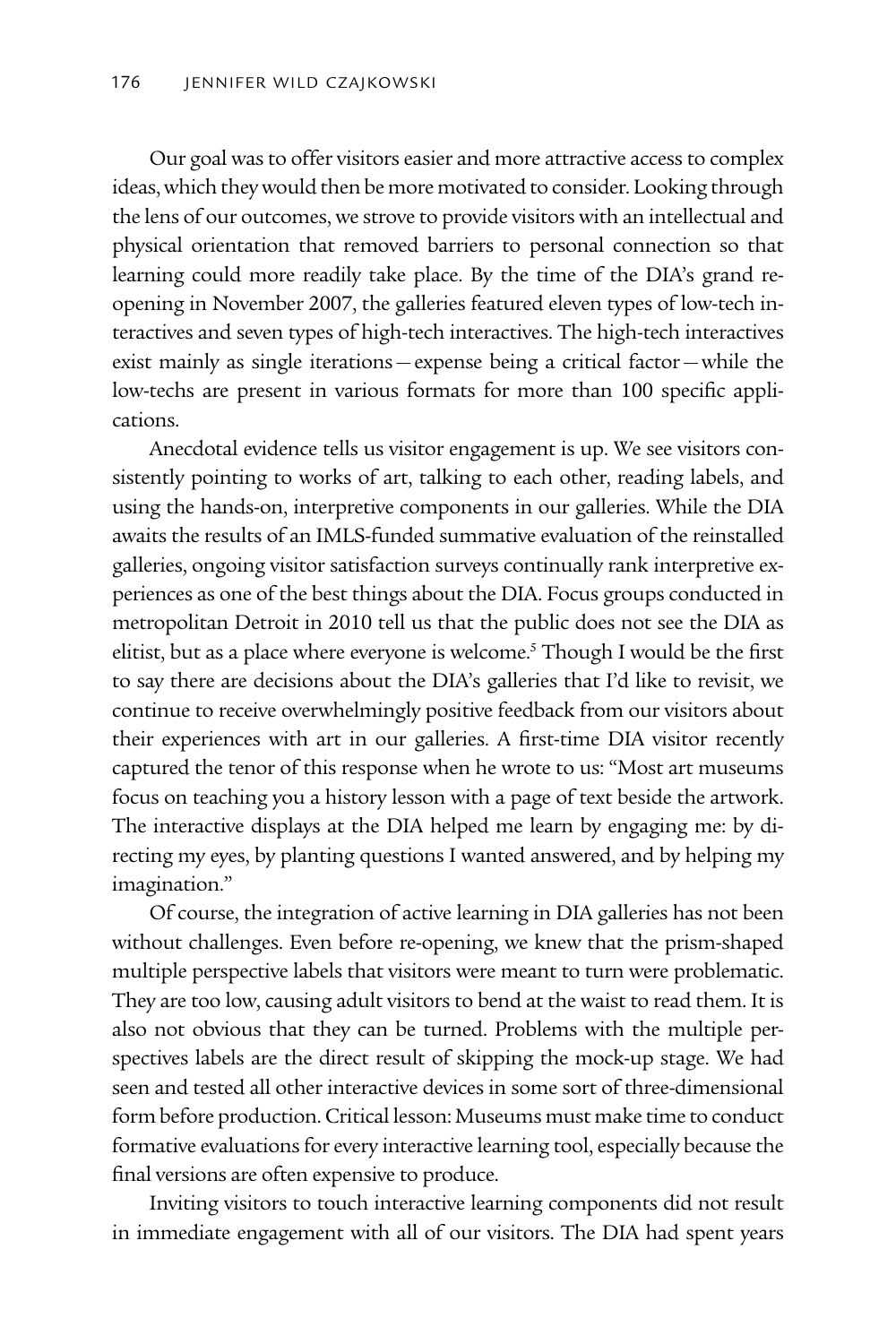prior to the reinstallation project teaching its members and regular visitors that they shouldn't touch anything in the permanent galleries; naturally, some were hesitant to touch even when we gave permission. During formative evaluation of many interactives, we had to change our simple "please touch" logo to something much more specific, like "please turn over" or "please lift for answer" in order to help everyone feel comfortable about what to do. Critical lesson: It is important to use specific, concrete language when asking visitors to touch or interact with learning tools in the art museum; anything less causes confusion and discomfort.

By shifting to a visitor-centered model, adding interactivity, and launching a massive marketing campaign meant to welcome a broader public, the DIA did change its reputation and became seen as a more welcoming and less elitist place. We happily welcome many first time visitors to the DIA who readily engage in many of the interactive learning tools. Understandably, this audience is unfamiliar with the museum behavior codes we too often take for granted. After the reinstallation, we encountered greater numbers of visitors who did not understand our prohibitions against touching art, stepping on platforms, and leaning on cases. As a result, we produced and installed a significant quantity of white, 6 × 8 inch signs that read "please do not step on platforms" and "please do not touch the art." As a quick fix, the marketing department also created a large sign that explained why we asked visitors to avoid touching art. A better solution now in the works is a series of labels, interspersed through the galleries, that addresses the issues in a light-hearted but informative manner. Critical lesson: Visitors don't feel welcome if they are embarrassed. It's important to be transparent about museum expectations.

Interactive galleries need to be checked on a regular basis, and components require repair and replacement. Projector bulbs burn out, response stations run out of cards and pencils, layered labels get torn, and individual pieces of games go missing. These things need to be monitored and repaired on a regular basis. And while one could argue that looking at the same work of art many times is a valuable experience, it's harder to argue that testing yourself with a fliplabel activity is as fun the third time as it was the first. The DIA, in fact, just created 25 new "I Spy" fliplabels and revised their design to make them easier to change in the future in response to visitors' requests for more instances of this popular gallery game. With most of the DIA's interactive interpretation nearly four years old, we now find ourselves challenged to allocate staff and financial resources to permanent gallery updates for those visitors we have enticed to return. Critical lesson: Moving to a compre